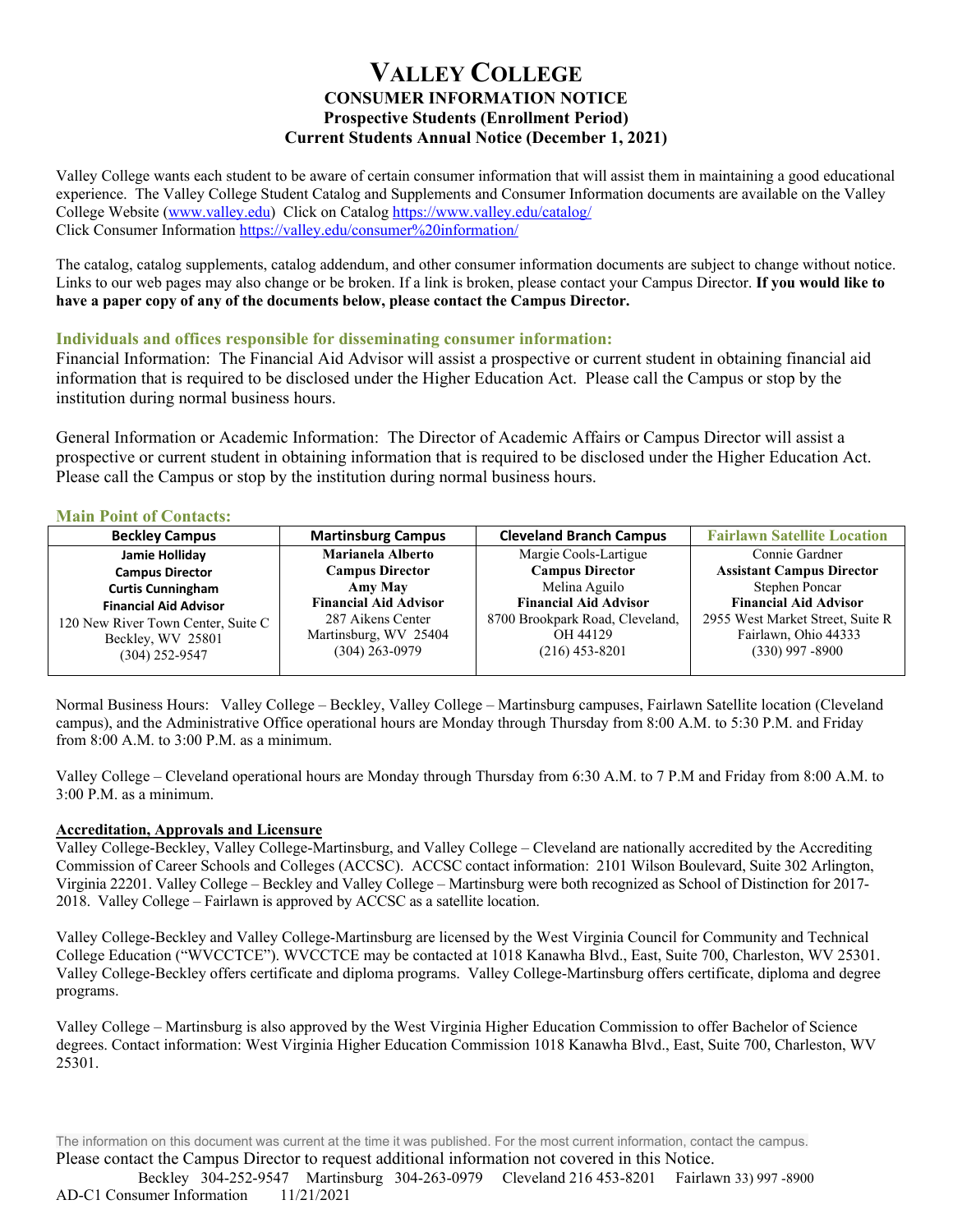The Nursing Assistant (CNA) program is approved by the West Virginia Department of Health and Human Resources ("DHHR"). West Virginia DHHR Long-Term Care Nursing Assistant Program can be contacted at 408 Leon Sullivan Way, Charleston, WV 25301.

Valley College – Martinsburg is a member of the National Council for State Authorization Reciprocity Association (SARA). Valley College is authorized to deliver distance education to students who reside in states that are also members of NC-SARA. For the most current list of states that are members of NC-SARA, visit the NC-SARA website.

Valley College – Cleveland and Valley College- Fairlawn are approved by the Ohio Board of Career Colleges and Schools. Valley College- Cleveland's Certificate of Registration Number is #2142. The Ohio State Board of Career Colleges and Schools may be contacted at: 30 East Broad Street, Suite 2481, Columbus, OH 43215.

Valley College – Cleveland is approved by the Ohio Board of Nursing to offer Practical Nursing.

Valley College – Cleveland has the following license: Ohio Department of Public Safety CDL A Training School License.

Valley College - Cleveland is accredited from the CVTEA (Committee on Veterinary Technician Education and Activities) for its Veterinary Technician degree program.

Valley College – Cleveland is approved by the Ohio Department of Higher education to offer the Veterinary Technician AAS program.

In addition, the College is approved by the Ohio Department of Higher Education to offer the Cybersecurity Associate and Bachelor programs, Business Administration Associate and Bachelor programs, and Health Services Administration programs. These programs are delivered online through the main campus Valley College – Martinsburg.

Valley College following programs are approved for students to use veterans' benefits. Check with the Financial Aid Department for the most up-to-date approval status of a program.

Delivered 100% online – Medical Administrative Assistant (Diploma), Medical Front Office, Billing and Coding (Diploma), Business Administration (AAB and BS), Cybersecurity (AAS and BS) and Health Services Administration (AAB and BS)

Blended programs – Medical Clinical Assistant (all campuses), Veterinary Assistant (Cleveland Campus), and Practical Nursing (Cleveland Campus)

Certificate programs – Nursing Assistant (Beckley and Martinsburg campuses) and Commercial Driver License – (CDL) – Class A (Cleveland campus)

**For additional information or updated information, please see<https://valley.edu/consumer%20information/> and click on the Accreditation, Approvals and Licensure tab.**

# **Academic programs offered at Valley College**

For detailed Program and Course Description are found in the Valley College Student Catalog.<http://www.valley.edu/catalog/>The Program Outlines and Course Descriptions include program outlines, credits, and hour per course/program, expected student learning outcomes and course descriptions. The Medical Clinical Assistant and the Veterinary Technician program both have an externship component. Information on the externships is found in the Program Outline section of the Student Catalog.

# **Diploma and Degree Academic programs**

Valley College offers blended/hybrid programs. Hybrid program is essentially a program that blends elements of online learning and traditional learning (face-to-face). Instead of taking every class in a classroom setting on campus, students will take some of their courses through online classes. Some classes may have an online and campus component.

# **Diploma and Degree Academic programs**

Valley College offers blended/hybrid programs. Hybrid program is essentially a program that blends elements of online learning and traditional learning (face-to-face). Instead of taking every class in a classroom setting on campus, students will take some of their courses through online classes. Some classes may have an online and campus component.

The information on this document was current at the time it was published. For the most current information, contact the campus. Please contact the Campus Director to request additional information not covered in this Notice.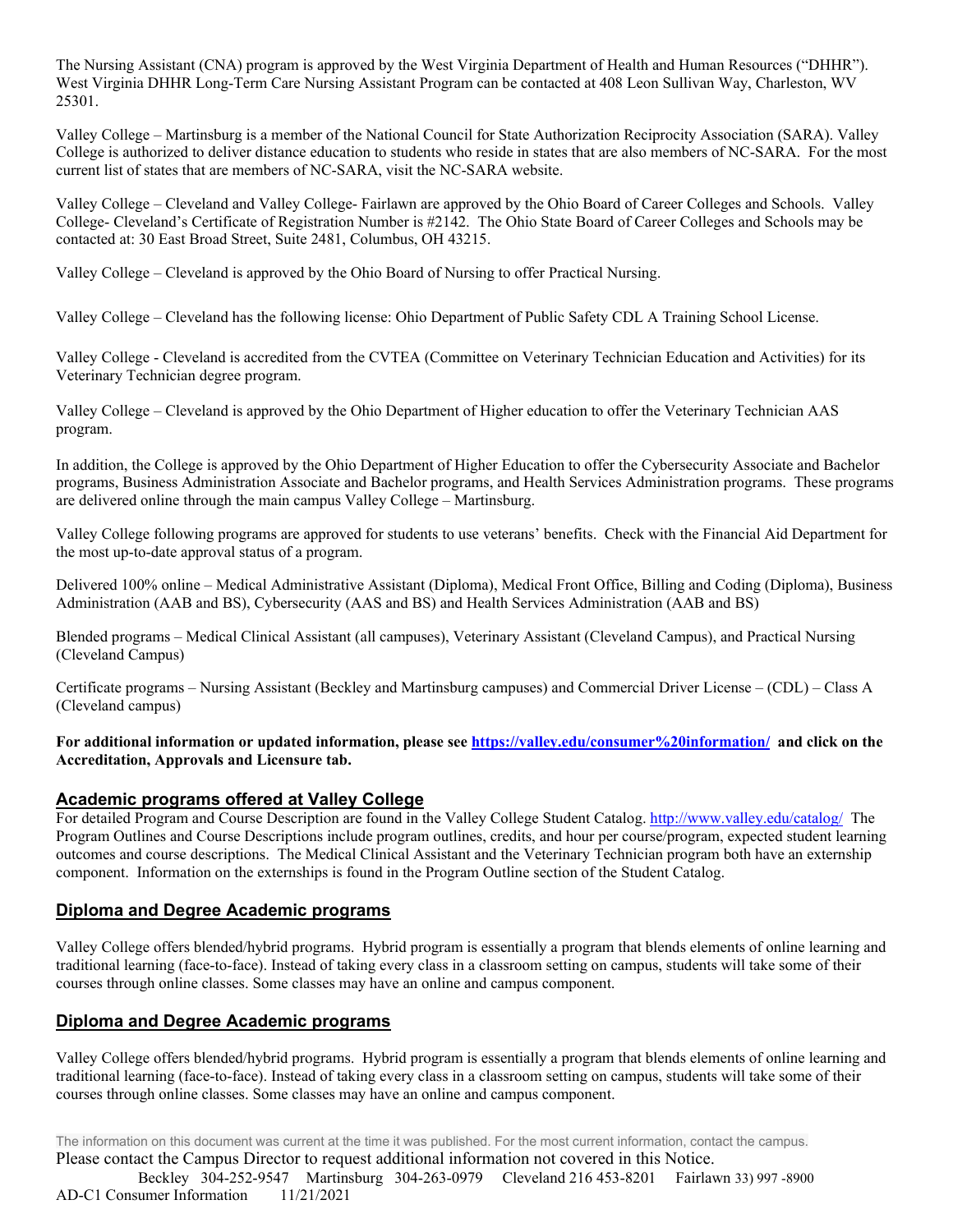The Medical Clinical Assistant (MCA) **diploma program** is designed to equip graduates with a broad range of skills necessary to enter the health care profession. This program is approved as both a hybrid and a residential program. (Residential means that the program is taught on campus.) This on campus program is offered at our Cleveland Campus, Martinsburg Campus, and Beckley Campus. In January 2022, the MCA program students will be able to enroll in the hybrid program or residential program. Visit<https://valley.edu/programs/medical-clinical-assistant-diploma/> for more information.

The Practical Nursing **diploma program** has been designed to provide graduates with the core competencies and knowledge necessary to pass the National Council Licensure Examination for Practical Nursing (NCLEX-PN) and successfully enter the field of nursing. This program is our offered at our Cleveland Campus. For more information visit: <https://valley.edu/programs/practical-nursing/>

The Veterinary Assistant **diploma program** has been designed to provide graduates with the skills, knowledge, and core competencies necessary to effectively work as an entry-level Veterinary Assistant in a wide range of veterinary- animal based medical facilities. This program is our offered at our Cleveland Campus. This program is accredited by For more information visit: <https://valley.edu/programs/veterinary-assistant-diploma/>

The Veterinary Technician **Associate Applied of Science (AAS) program** has been designed to provide graduates with the skills, knowledge, and core competencies that are essential to work as a Registered Veterinary Technician in a variety of animal based medical facilities. This program is our offered at our Cleveland Campus. This program is accredited by the CVTEA (Committee on Veterinary Technician Education and Activities) For more information visit <https://valley.edu/programs/veterinary-technician/>

**Academic programs offered via 100% distance education** – Valley College – Martinsburg offers the following programs 100% online. Valley College – Martinsburg is a member of NC-SARA.

The **Business Administration Associate degree** program is designed to equip graduates with the skills associated with operating a business or managing a department for a business. The emphasis of the program focuses on small business management or management of a department in an organization. Visit<https://valley.edu/programs/business-administration-training/> for more information.

**Business Administration, Bachelor of Science degree program**, is designed to prepare graduates with the ability to enter an industry or advance in their current position within various professional industries, while demonstrating the knowledge, professional behavior, critical thinking, and problem-solving skills that are essential for effective outcomes in today's evolving business world. This program is intended for individuals that are seeking a multi-layered business-based education that ultimately, will allow the student to move into a variety of industries and professions at an entry-level, mid-level, management, and/or leadership role. Visit <https://valley.edu/programs/business-administration-training/> for more information.

**Cybersecurity Occupational Associate of Science program** is designed to equip graduates with the skills to assess the security needs of computer and network systems, recommend safeguard solutions, and manage the implementation and maintenance of security devices, systems, and procedures. The program also includes instruction in computer concepts, information systems, networking operating systems, computer hardware, the Internet, software applications, help desk concepts and problem solving, and principles of customer service. Visit<https://valley.edu/programs/cybersecurity-training/> for more information.

**Cybersecurity Bachelor of Science program** is designed to provide graduates with the ability to analyze, evaluate, and create solutions for the security, networking, and administration needs of organizations in various forms of industry. Graduates will gain the skills to create and recommend pro-active safeguards for computer and network systems and manage the design, coordination of efforts, implementation, and ongoing service of security devices, systems, networks, and procedures. The program also includes instruction in digital forensics, help desk practices, database management, security countermeasures, cyber-crime and law, emerging technologies, scripting, biometric systems, communication, and strategic thinking and decision- making. Visit <https://valley.edu/programs/cybersecurity-training/> for more information.

The **Health Services Administration Associate degree program** that is designed to equip graduates with the skills associated with an administrative professional position in the healthcare field. The Health Service Administration program is designed to provide students with a broad foundation of general medical administrative skills and prepares students to develop, plan and manage health care operations within health care facilities and across health care systems. For more information, visit: <https://valley.edu/programs/health-services-administration-training/>

The **Health Services Administration Bachelor of Science degree program** is designed to prepare graduates with the ability to enter the health industry or advance to new levels based on their current position in the health industry. This program provides students with a balanced combination of skills and knowledge that are predicated on a variety of topics that provide the framework for a Health Services professional along with a complimentary focus on the critical thinking and problem-solving skills that are essential to

The information on this document was current at the time it was published. For the most current information, contact the campus. Please contact the Campus Director to request additional information not covered in this Notice. Beckley 304-252-9547 Martinsburg 304-263-0979 Cleveland 216 453-8201 Fairlawn 33) 997 -8900 AD-C1 Consumer Information 11/21/2021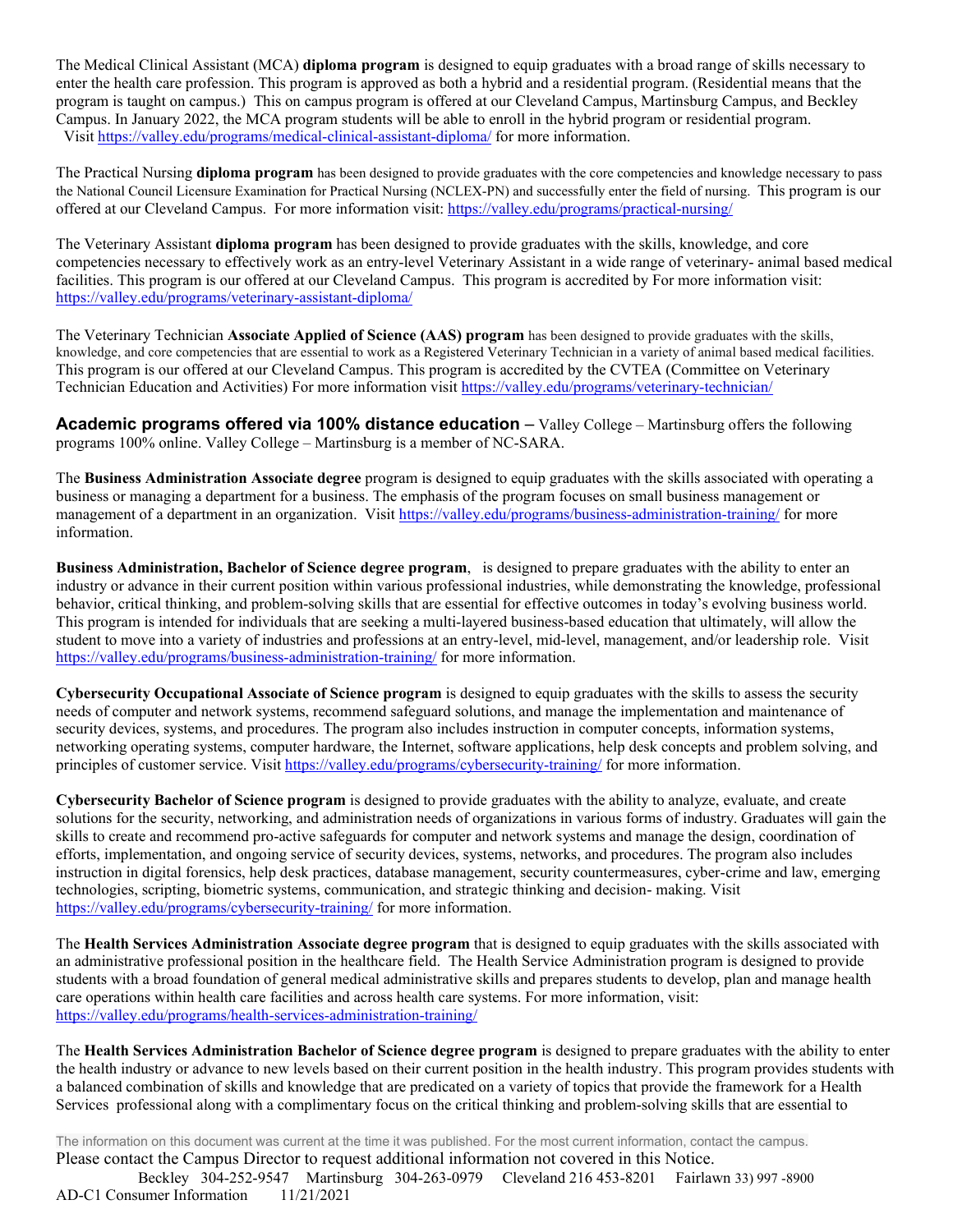achieve the goals, objectives, and requirements of the organization that the Health Services professional will support. For more information, visit: <https://valley.edu/programs/health-services-administration-training/>

The **Medical Administrative Assistant program** is designed to provide students the skills necessary to obtain an entry-level position where they may perform administrative duties and provide customer service for visitor reception, patient intake and/or discharge services. The program includes instruction in medical office procedures, medical terminology, interpersonal skills, record-keeping, customer service, telephone skills, data entry, interpersonal communications skills, and applicable policies and regulation. Visit <https://valley.edu/programs/medical-administrative-assistant-diploma/> for more information.

The **Medical Front Office, Billing and Coding program** is designed to provide students with the skills necessary to obtain and maintain entry-level positions in the Medical Administrative Assistant career field. The Medical Front Office, Billing and Coding program is designed to prepare students to perform medical administrative procedures for the front office with a focus on the expanded functions of insurance, patient billing, and coding for health care claims. Visi[t https://valley.edu/programs/medical-front](https://valley.edu/programs/medical-front-office-billing-and-coding-diploma/)[office-billing-and-coding-diploma/](https://valley.edu/programs/medical-front-office-billing-and-coding-diploma/) for more information.

### **Short-Term (non-credit) programs**

#### **Valley College's certificates programs are taught on campus.**

Valley College is approved to offer a **Nursing Assistant (CNA) certificate program** that is designed to train students in all of the vital medical skills needed to deliver quality care. Course content includes (but is not limited to) basic nursing skills, standards of care, infection control, nutrition, and restorative care. This program is offered at our Martinsburg Campus, and Beckley Campus and it taught on camps. Visit <https://valley.edu/programs/certified-nursing-assistant-certificate/> for more information.

The Cleveland campus is approved to offer **a Commercial Driver's License (CDL) Class A certificate program** has been designed to prepare students to become a licensed CDL Class A driver in the state of Ohio. Visit<https://valley.edu/programs/truck-driving-cdl/> for more information.

### **Information on Faculty member and Academic Staff is found at:**

These documents are updated often, please use the general link for the catalog web page is<https://valley.edu/catalog/> and click on the campus name. If you would like a paper copy of the document, please contact the school.

#### **Disability-related Services and Facilities**:

Valley College abides by this policy in the administration of its student admissions, financial aid and scholarships, career placement programs, as well as in all other student-related services and educational programs and opportunities. Valley College facilities are equipped with ramp access from the parking lot. The classroom/student areas have extra wide hallways and doors, A.D.A. required door handles, and restrooms to facilitate students who use wheelchair.

Read more about Valley College's Students with Disabilities Policy at [https://valley.edu/wp-content/uploads/2014/06/Students-with-](https://valley.edu/wp-content/uploads/2014/06/Students-with-Disabilities-Policy.pdf)[Disabilities-Policy.pdf](https://valley.edu/wp-content/uploads/2014/06/Students-with-Disabilities-Policy.pdf)

# **Copyright infringement policies**

The purpose of the Valley College (VC) Copyright Compliance Policy is to provide a summary of U.S. copyright law as it relates to Valley College. This policy attempts to provide practical advice and procedures on copyright-related matters. It is not a substitute for legal advice, and proper legal advice should be obtained when necessary. The Campus Director will serve as the Valley College Copyright Officer and will assist staff, faculty and students in these matters. For more information please see **[https://valley.edu/wp](https://valley.edu/wp-content/uploads/2020/09/Copyright-Infringement-Policy1.pdf)[content/uploads/2020/09/Copyright-Infringement-Policy1.pdf](https://valley.edu/wp-content/uploads/2020/09/Copyright-Infringement-Policy1.pdf)**

#### **Transfer of credit policies**

Students interested in obtaining advanced standing or receiving credit transfers for courses taken at another college or postsecondary institution, in service schools and/or in Military Occupational Specialties (MOS) should contact the Admissions Representative prior to the first day of class. For more information, please se[e https://valley.edu/wp-content/uploads/2020/10/Transfer-of-Credit-](https://valley.edu/wp-content/uploads/2020/10/Transfer-of-Credit-Statement.pdf)[Statement.pdf](https://valley.edu/wp-content/uploads/2020/10/Transfer-of-Credit-Statement.pdf)

(Study abroad credit policies: Valley College does not participate in Study Abroad. Written arrangements with other institutions: Valley College has limited articulation agreements with Strayer University. An Articulation Agreement is not of indefinite duration and may terminate at any time.)

The information on this document was current at the time it was published. For the most current information, contact the campus. Please contact the Campus Director to request additional information not covered in this Notice.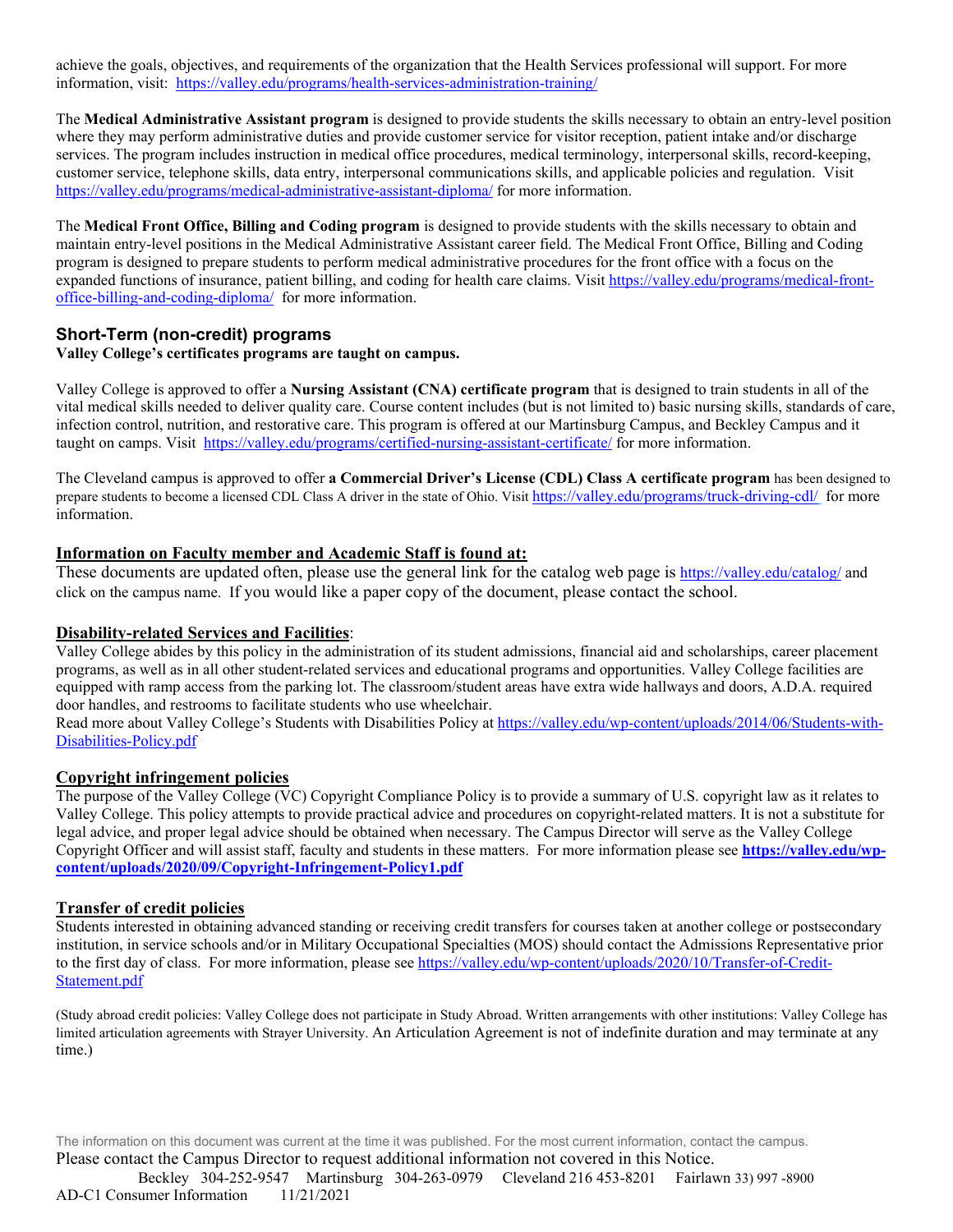# **Student Outcomes**

Valley College is required to participate in the Integrated Postsecondary Education Data System (IPEDS) which is a system of interrelated surveys conducted annually by the National Center for Education Statistics (NCES), a part of the Institute for Education Sciences within the United States Department of Education. Please visit the College Navigator Website at: <http://nces.ed.gov/collegenavigator> for more statistical information about the institution.

For the Search Use the following school names: Valley College – Beckley Valley College – Martinsburg Valley College – Cleveland

### **Institution's retention rate as reported to IPEDS**

Retention rates measure the percentage of first-time students who return to the institution to continue their studies the following fall. These rates only measure first-time students never having attended college before. Therefore, these rates do not reflect an accurate retention rate of the entire student body. Retention rates measure the percentage of first-time students who return to the institution to continue their studies the following fall.

Beckley: <https://nces.ed.gov/collegenavigator/?q=Valley+College+-+Beckley&s=WV&id=377652#retgrad>

Martinsburg: <https://nces.ed.gov/collegenavigator/?q=valley+college+-+martinsburg&s=all&id=377661#retgrad>

Cleveland:<https://nces.ed.gov/collegenavigator/?q=Valley+College+-+Cleveland&s=OH&id=494250#retgrad>

# **Institution's completion or graduation rate, and if applicable, its transfer-out rate for certificate- or degreeseeking, first-time, full-time undergraduates (reported to IPEDS)**

IPEDS Completion or Graduation Rates and Transfer Rates are based on statistics of students who entered Valley College as firsttime, full-time students during a specified period of time. The completion or graduation rates do not include part-time students or transfer students. Therefore, these rates do not reflect an accurate retention rate of the entire student body.

Beckley: <https://nces.ed.gov/collegenavigator/?q=Valley+College+-+Beckley&s=WV&id=377652#retgrad>

Martinsburg:<https://nces.ed.gov/collegenavigator/?q=valley+college+-+martinsburg&s=all&id=377661#retgrad>

Cleveland: This institution was not in operation in 2017—2018, therefore retention rate information was not reported.

# **Graduation and Employment Information as reported to ACCSC**

Valley College is required to submit its Graduation and Employment information (data) to its accreditor, ACCSC as part of its Annual Report. The Graduation and Employment Charts are submitted by program. The data reflects all students enrolled in a program for a specific cohort. The chart at the website provided shows the benchmark set by ACCSC and the Graduation and Employment rates achieved by Valley College. Visit [https://valley.edu/wp-content/uploads/2021/11/Student-Outcomes-Graduation-Employment-Rates-](https://valley.edu/wp-content/uploads/2021/11/Student-Outcomes-Graduation-Employment-Rates-ACCSC-2021-for-Web-.pdf)[ACCSC-2021-for-Web-.pdf](https://valley.edu/wp-content/uploads/2021/11/Student-Outcomes-Graduation-Employment-Rates-ACCSC-2021-for-Web-.pdf)

# **Types of graduate and professional programs in which graduates of the institution's four-year degree programs enroll (if applicable)**

Valley College does not offer graduate or professional programs.

# **Institution's annual security and fire safety reports**

The "Jeanne Clery Disclosure of Campus Security Policy and Campus Crime Statistics Act," requires institutions of higher education to collect and annually report campus security statistics. Valley College does not have residential student housing. The following reports are included in the Annual Security and Fire Safety Report:

- 1)Title IX Compliance The Valley College's Title IX and the Violence Against Women Act Policy, Procedure and Notice of Petitioner's Rights
- 2)The Drug and Alcohol Abuse Prevention Policy is also part of this report.
- 3) Campus Emergency Preparedness Plan.

The information on this document was current at the time it was published. For the most current information, contact the campus. Please contact the Campus Director to request additional information not covered in this Notice.